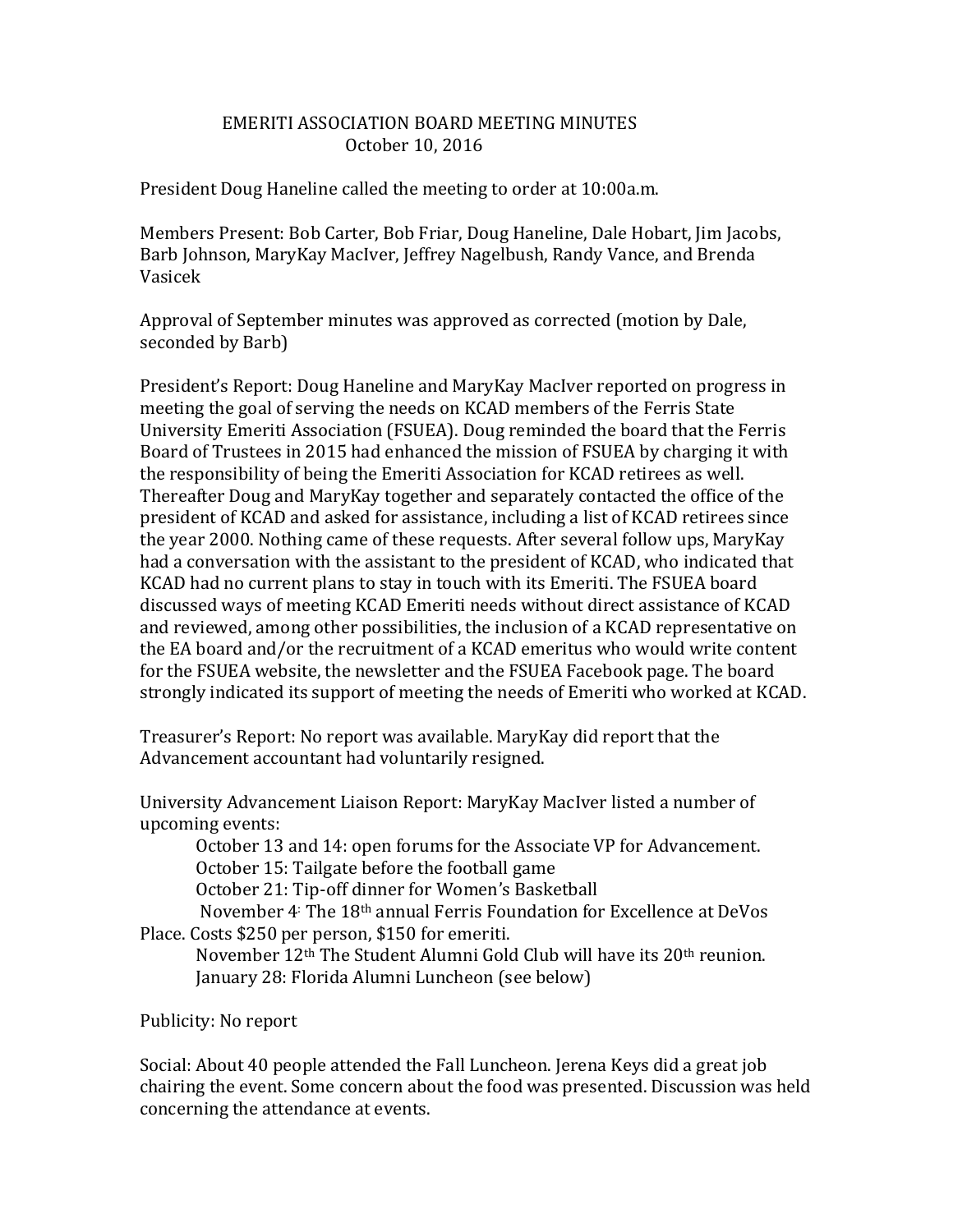The Winter dinner will be on Tuesday, December 6<sup>th,</sup> conversation at 5:30p.m., dinner at 6p.m Another basket fundraiser is planned. Donations needed by next meeting.

Membership: We have had 24 new members from December 15th.

We had a brief discussion of FSU email policy. New retirees should include a temporary statement in their Ferris email account for at least 30 days, stating that they are no longer employed at Ferris and who the new contact person is for University business matters. Also, any mobile devices used to access University email should have a PIN or password on the device.

Service: No report

Professional Concerns: No report

Fundraising Committee: Bob Carter announced that we have reached our initial goal of \$25,000. Hand written thank you notes were sent and will be sent to any new donors. Doug and MaryKay will handwrite the notes.

There will be a bundling campaign the first 2 weeks of December. As long as a total of at least \$1,000 is donated, all donations will be matched.

Helen's Garden: MaryKay reported that bulbs are currently being planted. Volunteers from the construction management program helped with garden work. We thank them and Alice Bandstra for their hard work.

Florida and Arizona Liaisons: The Florida Emeriti group will meet Dec. 17, Jan. 18, Feb 15, Mar. 15 and Apr. 5 at Mattison's 41 Restaurant.

The FSU Alumni Luncheon will be on January 28th at TPC Prestancia Tournament Player's Club.

The Arizona Emeriti and Alumni luncheon will be on February 9th at 1:30 in the Golden Coral inTuscon.

Newsletter: Contributions for the November newsletter need to be to Randy Vance by October 21st, 2016.

Social Media: Pictures from the Fall Luncheon will be on-line soon.

Old Business: The Board decided that we will schedule the AARP Fraud talk soon after Spring term in over, in May.

New Business: FSUEA will continue to be involved in the United Way campaign. Bob Friar and Jerena Keys are chairing the United Way fundraising for the Emeriti Association. Letter of thanks will be sent out for tax purposes.

October 5- Fall luncheon